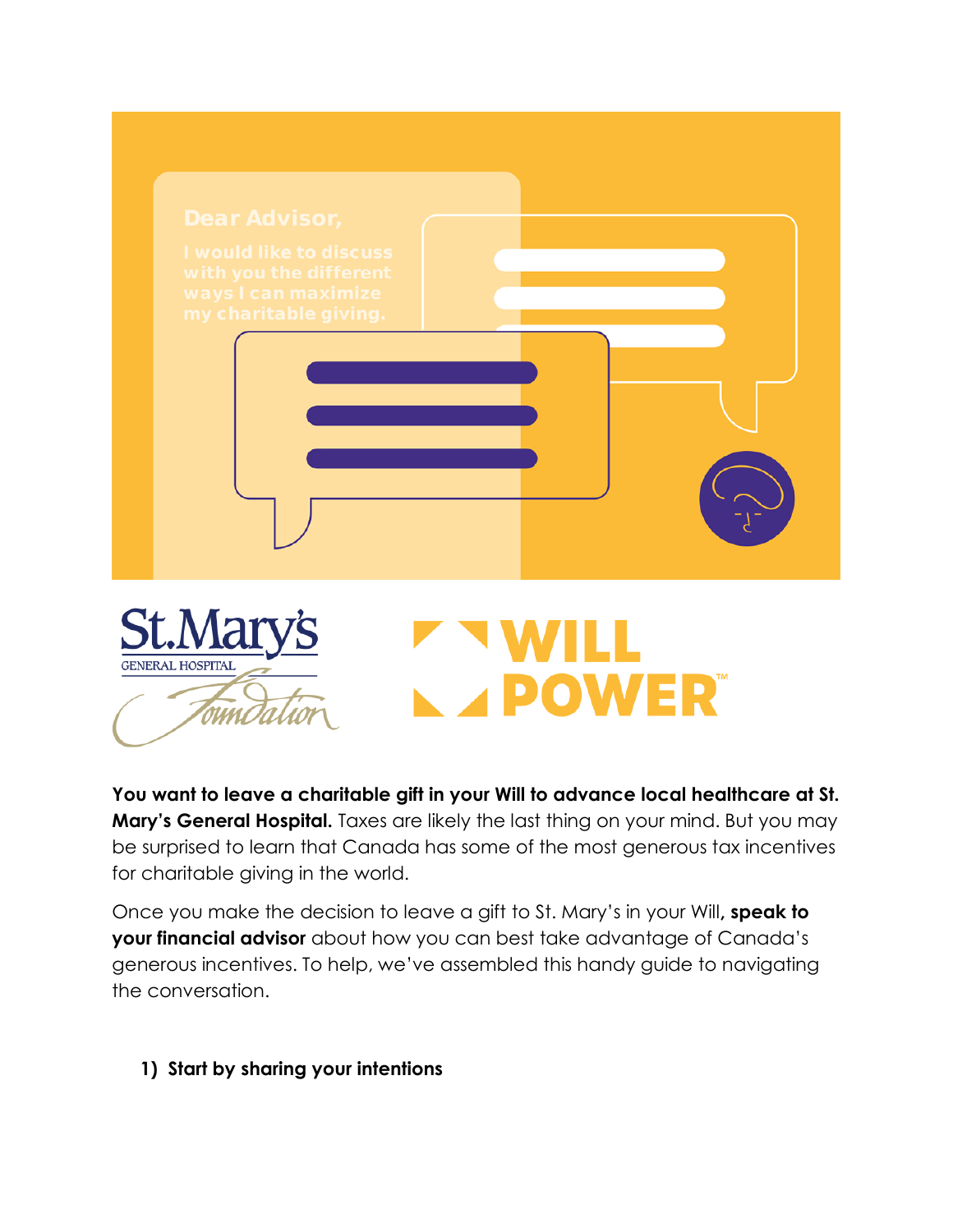In order to create a rock solid strategy for charitable giving in your estate, start by sharing your intentions with your advisor. Why do you want to leave a gift in your Will? What kind of impact do you want it to have? What would you like the approximate size of your gift to be? You can use the Will Power [legacy calculator](https://www.willpower.ca/charities/st-marys-general-hospital-foundation/#single-charity-calculator) to help.

## **2) Narrow in on your numbers**

Work with your advisor to better estimate the future value of your estate, and how much of that you would like to leave to your loved ones, and then how much to charity.

## **3) Explore the different ways to leave a gift in your estate**

Your estate is likely to receive a significant income tax bill when you pass. Choosing to make a charitable gift in your Will results in a donation receipt that can significantly reduce taxes owed. Discuss with your advisor which of your estate's assets might be most efficient to give.

Here is a short list to consider:

- · *A gift of cash.* You may choose to designate a specific dollar amount, or percentage of the net residue of your estate to give to St. Mary's General Hospital Foundation. This is called a 'bequest' and is the most common way to leave a gift in your estate.
- · *A gift of securities*. If you own publicly listed securities, transferring them to St. Mary's General Hospital Foundation can have significant tax advantages. Your estate will receive a greater tax benefit – a donation receipt to help reduce taxes owed, plus the elimination of taxes you would normally have to pay on capital gains.
- · *Registered funds like RRSPs, RRIFs, or TFSAs.* You may choose to donate whatever is left over from your RRSP, RRIF, or TFSA. Naming St. Mary's as a beneficiary of your registered funds is one of the easiest and most flexible ways to give. It's as simple as filling out your fund provider's beneficiary form, which you can update any time.
- · *A gift of life insurance.* You can name St. Mary's as the beneficiary of your life insurance policy. If you do not have a current life insurance